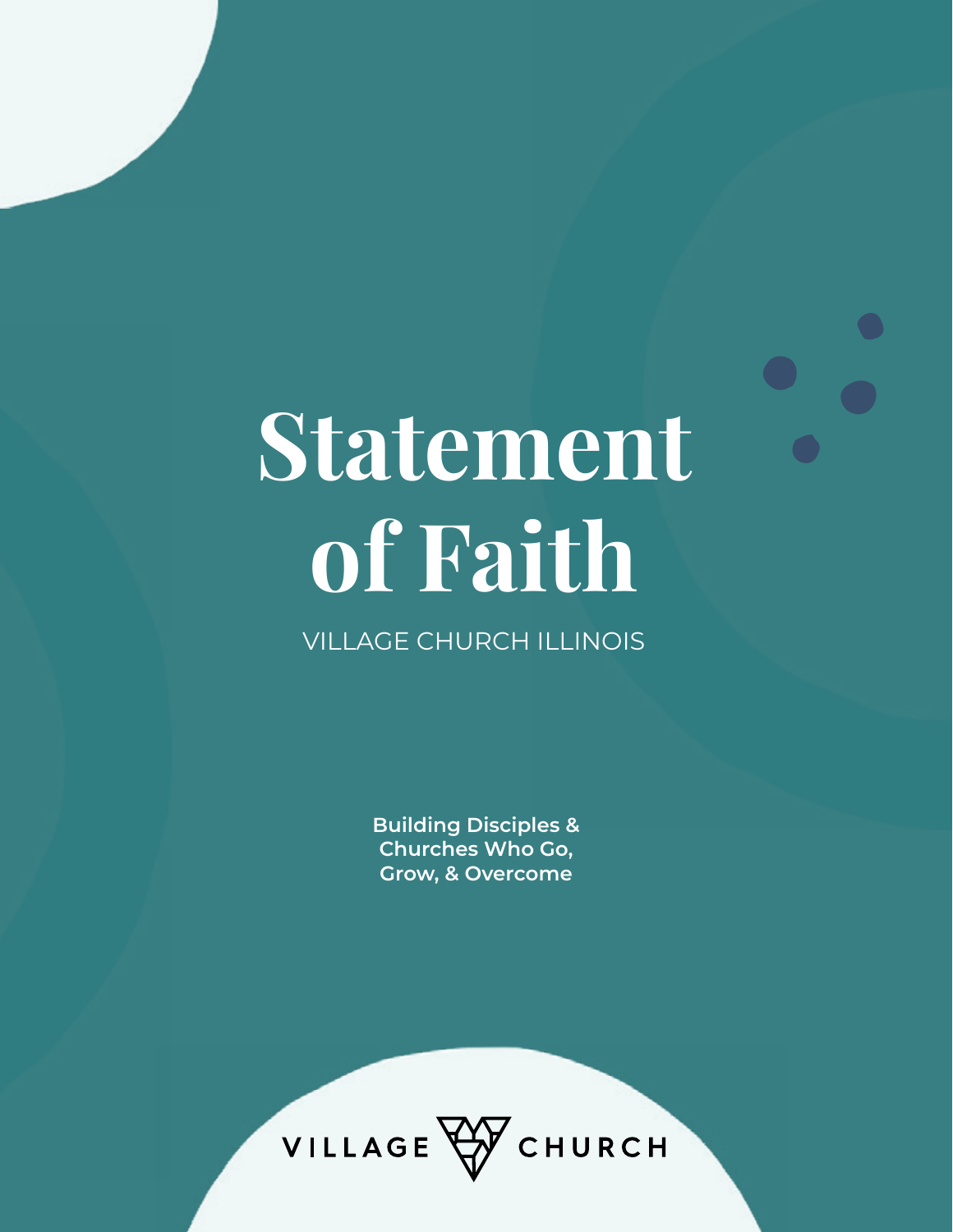# **Section 1 The Bible**

We believe that the Bible is made up of sixty-six books written by people moved and inspired by the Holy Spirit (2 Pet 1:19-21). Each book is without error in the original writings (Ps 119:160). The Bible is authoritative and true for all people, regardless of human opinion (2 Tim 3:16-17, Heb 4:12- 13).

We believe the Bible is the complete written revelation of God's character and will for the salvation of mankind (Rm 10:17). The Bible is sufficient to inform and guide all people for holy living and godliness (Ps 19:7-9; 2 Tim 3:16-17). God has divinely preserved (Mt 24:35) and protected His Word through reliable translation throughout the ages. Scripture can be understood by all (Ps 119:130), but only believed and obeyed by faith through the power of the Holy Spirit (2 Cor 4:3-4).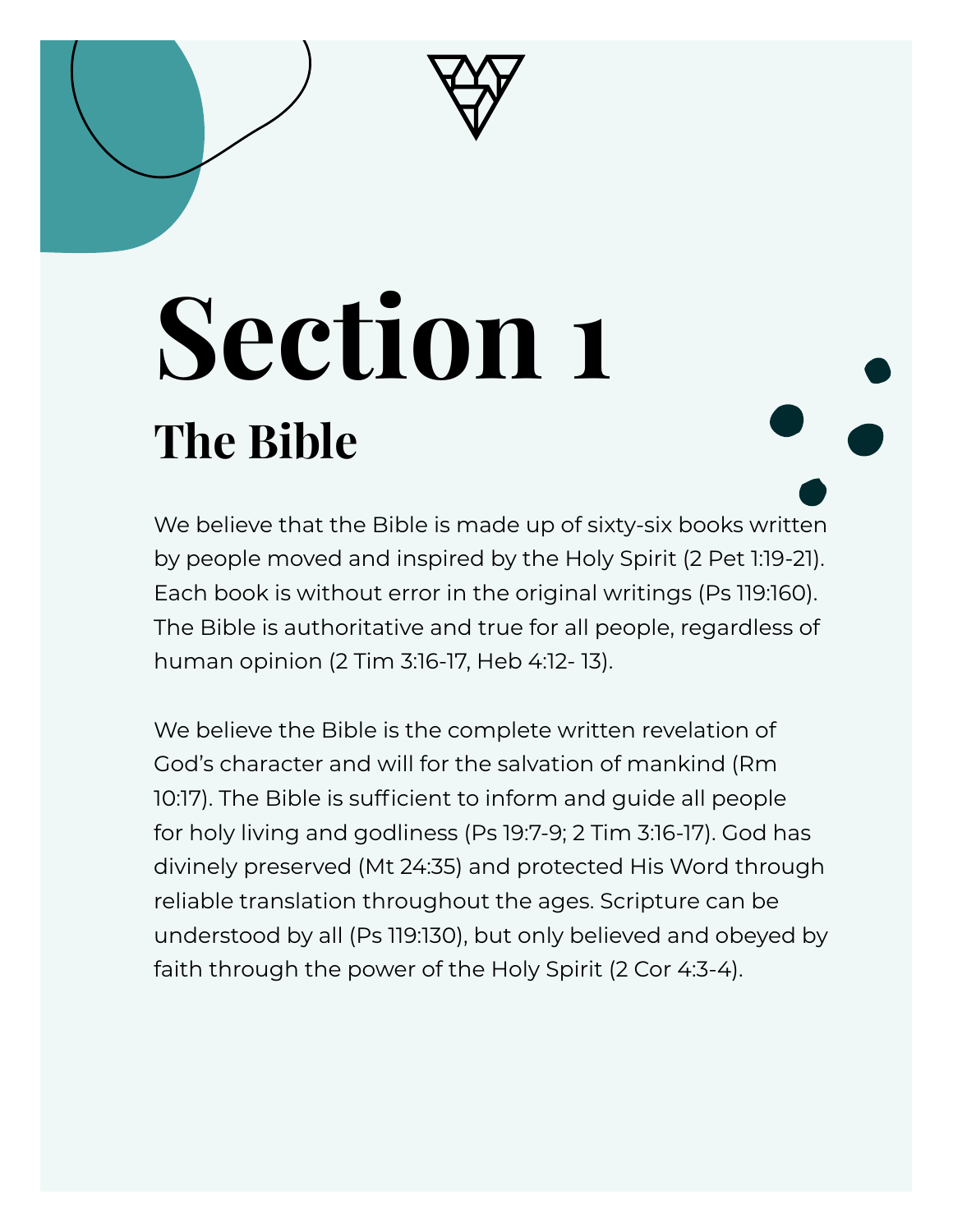

## **Section 2 God**

We believe in one God that eternally exists as three distinct Persons — yet one in essence, substance, andpower — God the Father, God the Son, and God the Holy Spirit. We worship one God in Trinity, and Trinity in unity; neither confusing the Persons nor dividing the substance. Each Person is fully God, co-equal in glory and majesty. Each Person of the Trinity is equal in every divine perfection, yet carries out distinct but harmonious offices in Their work.

**God the Father initiates and administers.** The Father exists as an infinite and personal Spirit (Jn 4:24) perfect in holiness, wisdom, power, knowledge, and love (1 Cor. 8:6; Jms 1:5; 1 Jn 4:7-8). Immortal and eternal (Gen 1:1; 1Jn 1:1-3), He perfectly and exhaustively knows the end from the beginning (Is 46:9-10; Rm 11:33-36; Rev 21:6). He sovereignly allows, ordains, or permits all the details of the universe (Gen 1:1-3; Rm 9:16-18). He raised Jesus from the dead (Acts 3:15; 5:30- 32), mercifully concerns Himself with the affairs of humankind (Ex 20:2-3), hears and answers prayer (1Jn 5:14), and uniquely loves (Rm 8:15; Eph 2:4-5) all who come to Him through faith in Jesus Christ (Jn 5:26-27; 10:29). He generously provides for their needs and releases them from eternal death (Rom 6:23; 2 Cor 9:12).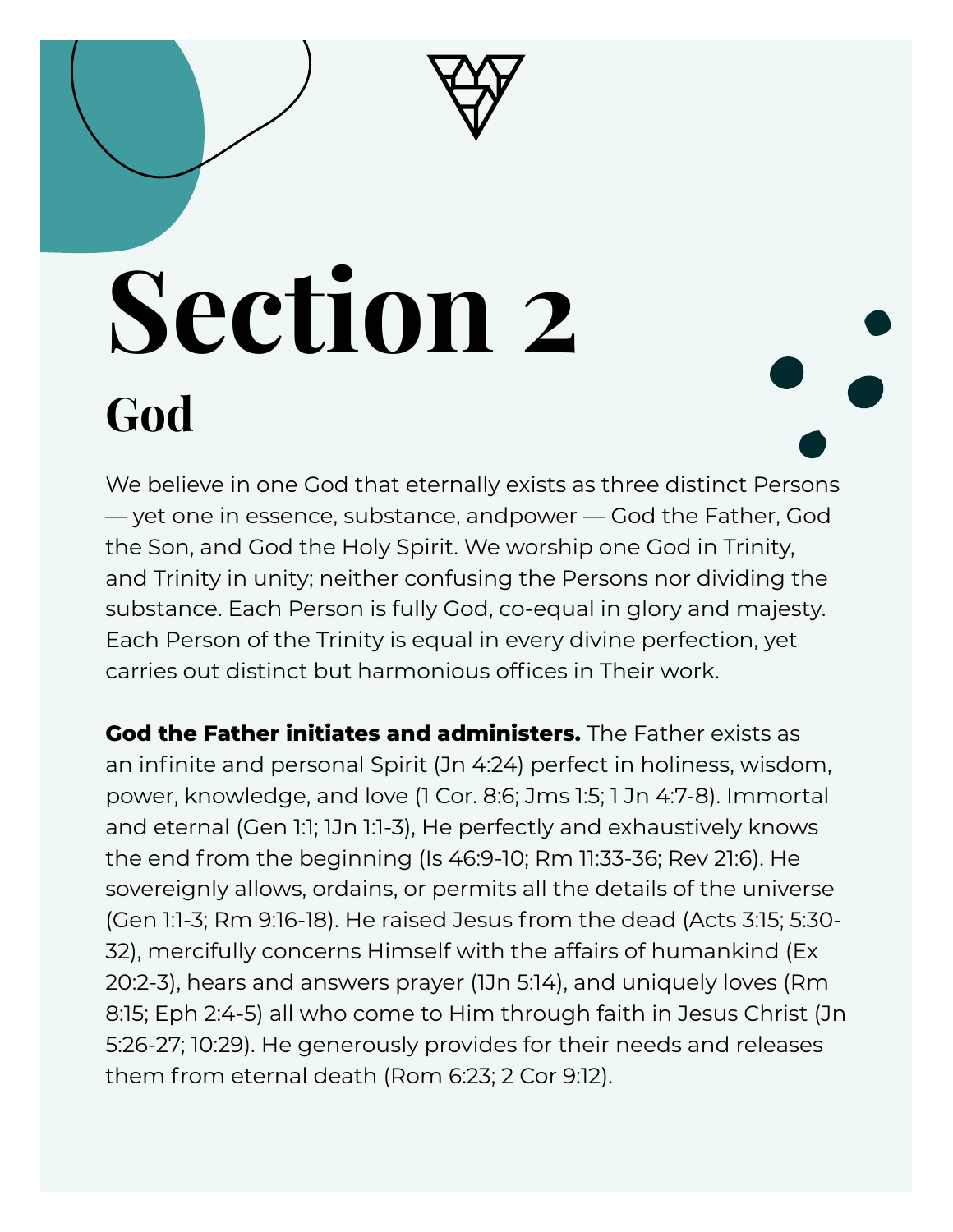**God the Son reveals and redeems.** Jesus Christ is the image of the invisible God, (Jn 1:1-2, 18; Col 1:15). All things have been created by Him and through Him (Col 1:16). Having been conceived by the Holy Spirit and born of the virgin Mary, Jesus is by character and nature fully God and fully man (Mt 1:20; Jn 8:23-24, 58; 14:9). He lived a sinless life, gave up His life as the atonement for sin (1 Jn 4:14-15; Gal 4:4-6; 1Jn 2:22-23), was bodily resurrected from the grave (1Cor 15:4), ascended to heaven, sits at the right hand of God the Father (Eph 1:20), and continually intercedes on behalf of those who believe in Him (Rm 8:34; 1Jn 2:2). He will visibly return to rescue those whom He has redeemed and to judge the lost (Mt 25:31-46; Jn 5:22-23; Col 1:18; 1 Thess 4:13–18). On that day, Jesus will reign over all of humanity and creation in love, joy, peace, and righteousness (Is 9:7; Lk 1:32-33).

**God the Holy Spirit executes and carries out God's plans.** The Holy Spirit is the effectual worker of the Godhead in creation (Gen 1:1-3), regeneration (Lk 24:49; Jn 3:5-6; Rm 8:14-16), sanctification (1 Cor 6:11; Heb 2:11), and preservation (2 Cor 1:22; Eph 4:30). The Holy Spirit's ministry is to glorify Jesus by implementing His redeeming grace to save the lost (Rom 8:14-16; Gal 4:6-7), empowering the followers of Jesus for godly living and service (Gal 5:16), and leading believers into truth (Jn 16:13). He brings conviction to the world of sin, righteousness (Jn 16:7-9, 13), and Jesus' judgment to come (Jn 5:22-23). The Spirit indwells (Jn14:17), seals (Eph 1:13-14), baptizes at the moment of conversion (1 Cor 12:13), and preserves followers of Jesus for their eternal rescue. We recognize the Spirit of God as the source of all genuine heart change and transformation (Rm 12:1-2, 2 Cor 3:18). The Holy Spirit enables fruit to be produced in the Christian life (Rm 8:14; Eph 5:18-19; Gal 5:22- 23) and without the Holy Spirit all of our efforts are futile. (Col 1:29).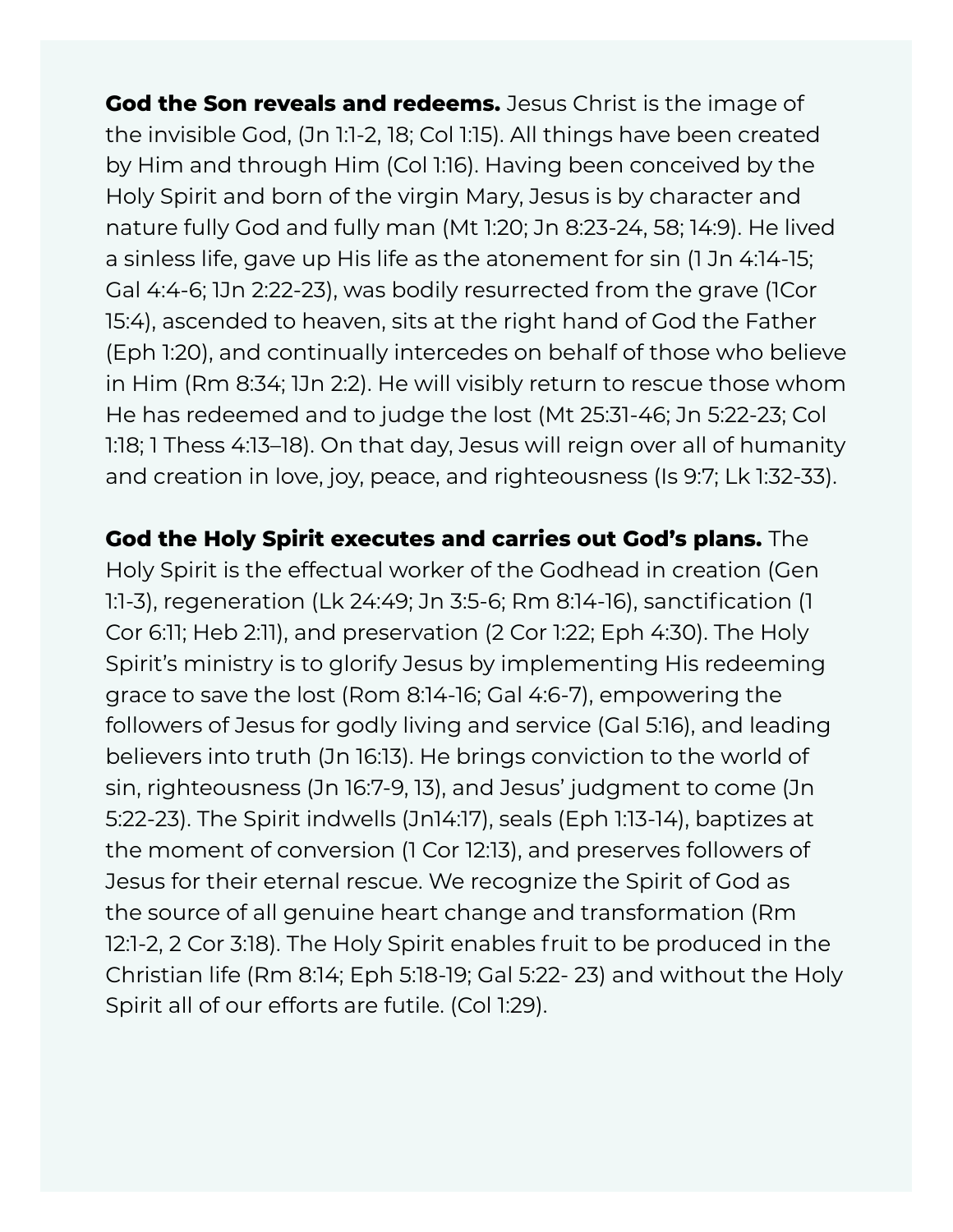# **Section 3**

### **Humanity**

We believe that God created a historical Adam and Eve unique from the rest of creation, without sin, male and female, in His own image, and after His likeness. Adam and Eve were created to enjoy fellowship with God and commissioned to rule over His creation with care and to fill the earth for His glory (Gen 1:26-27; Gen 3:1-6; Mk 10:6).

We believe that God created a historical Adam and Eve unique from the rest of creation, without sin, male and female, in His own image, and after His likeness. Adam and Eve were created to enjoy fellowship with God and commissioned to rule over His creation with care and to fill the earth for His glory (Gen 1:26-27; Gen 3:1-6; Mk 10:6).

We believe humanity desperately requires the work of the Holy Spirit to trust in Jesus Christ as Savior and be reconciled into a right relationship with God (1 Cor 15:21-22; Ti 3:3-7 Eph. 2:1; Rm 6:23; Jms 1:14-15, Eph. 2:1; Rm 6:23).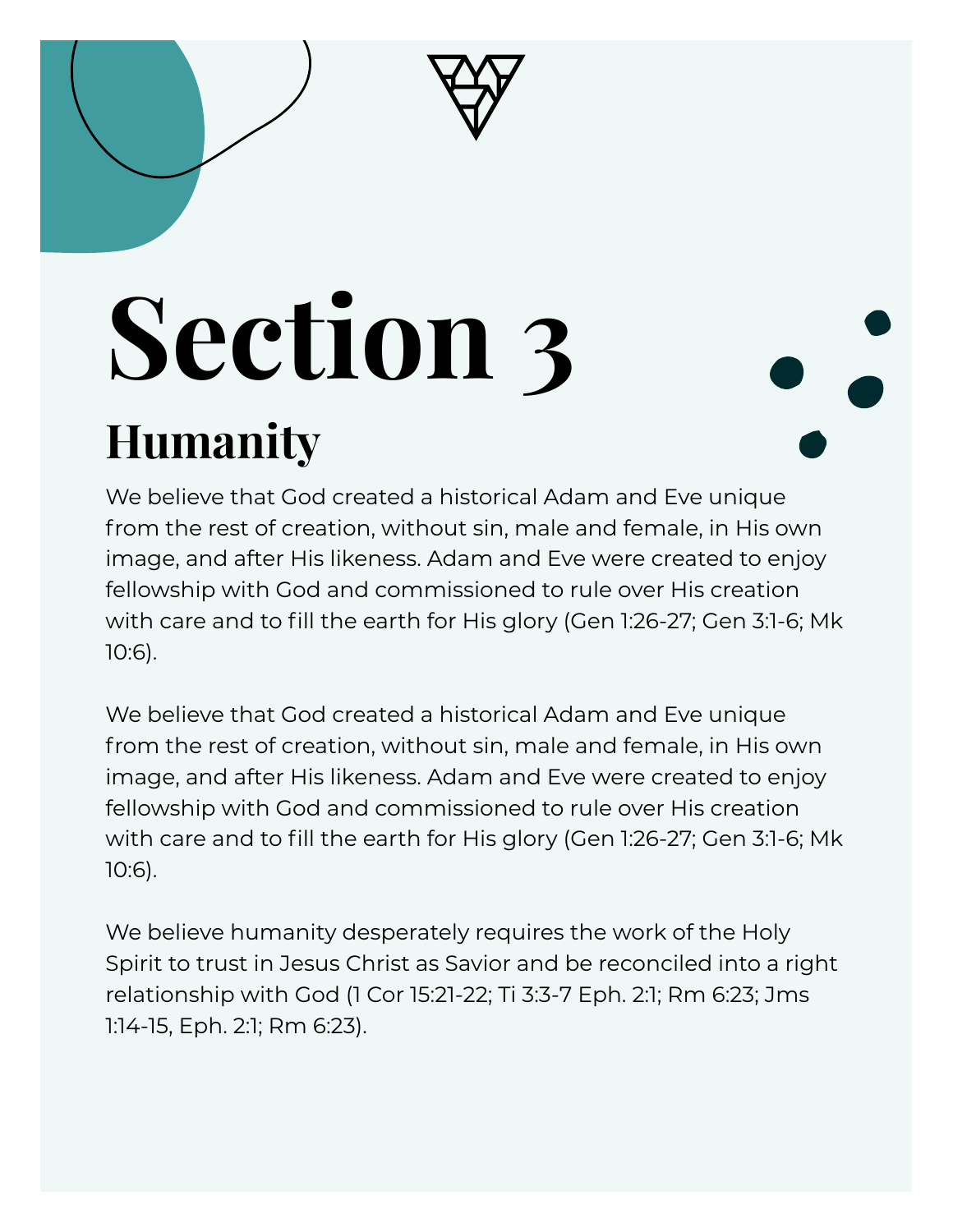## **Section 4 Salvation**

We believe that there is no work that we can do to earn or lose our salvation (Gal 3:2-3). Our salvation has been accomplished by Jesus through His sinless life and atoning death (2 Cor 5:21).

We believe that by grace alone, through faith alone, and in Jesus alone, Christians have been changed from enemies of God to God's beloved children through adoption (Jn 1:12-13; Gal 4:5; Eph 5:1).

Through this grace Christians are declared to be forgiven (1 Jn. 1:9) and righteous (Rm 3:24; 1 Jn 3:9; 5:1-2, Eph 2:1-10; 4:32; Col 1:13- 14; 21-22; 1 Jn 1:9). By this same grace we are given a new nature, conformed into the image of Jesus (2 Cor 3:18), and given the guarantee of eternal life with Jesus (Jn 3:16-17; 1 Jn 5:13).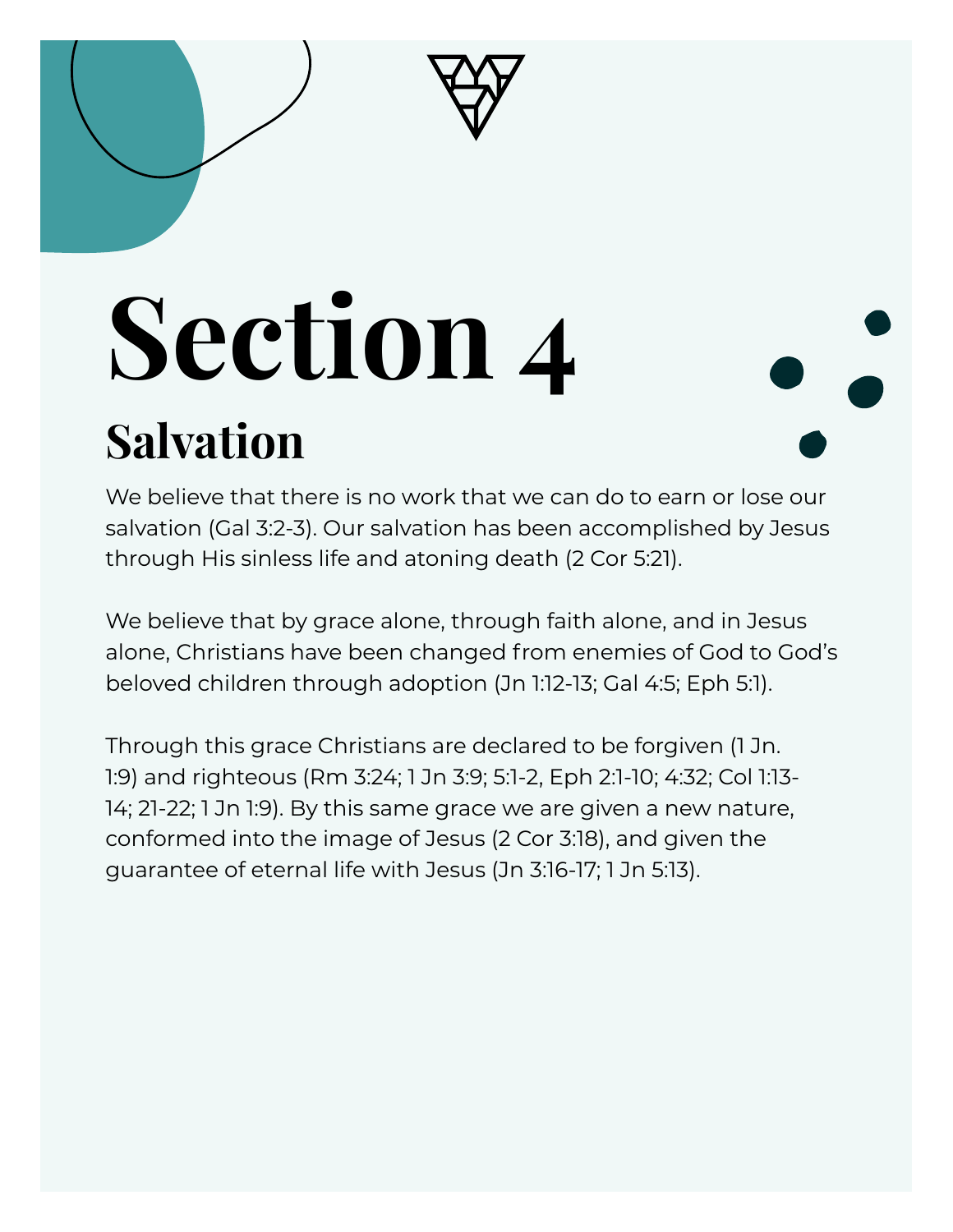# **Section 5**

### **The Church**

#### **The Universal Church**

We believe the Universal Church encompasses individuals of all nations throughout history who believe in the saving power of Jesus. It is eternally united through the Holy Spirit (Eph 2:20-22). Jesus is the Head of the church (Eph 1:22, Col 1:15). The church is Jesus' body on earth, fulfilling the Great Commission (Matt 28:16- 20), and bringing glory to God by the power of the Holy Spirit (Eph 1:17). The church finds its expression in local churches throughout the world.

#### **The Local Church**

We believe that only Christians are eligible for membership in the local church (Acts 2:47). All Christians should participate in the Great Commission and gather regularly in the context of a local church for worship, prayer, giving, fellowship, accountability, service, teaching, encouragement, and ordinances (Acts 2:41-47; 1 Cor 11:23-26).

Local churches are under the care and leadership of Elders and humbly served by Deacons (Acts14:23; 1 Tim 3:1-13; Ti 1:7-9).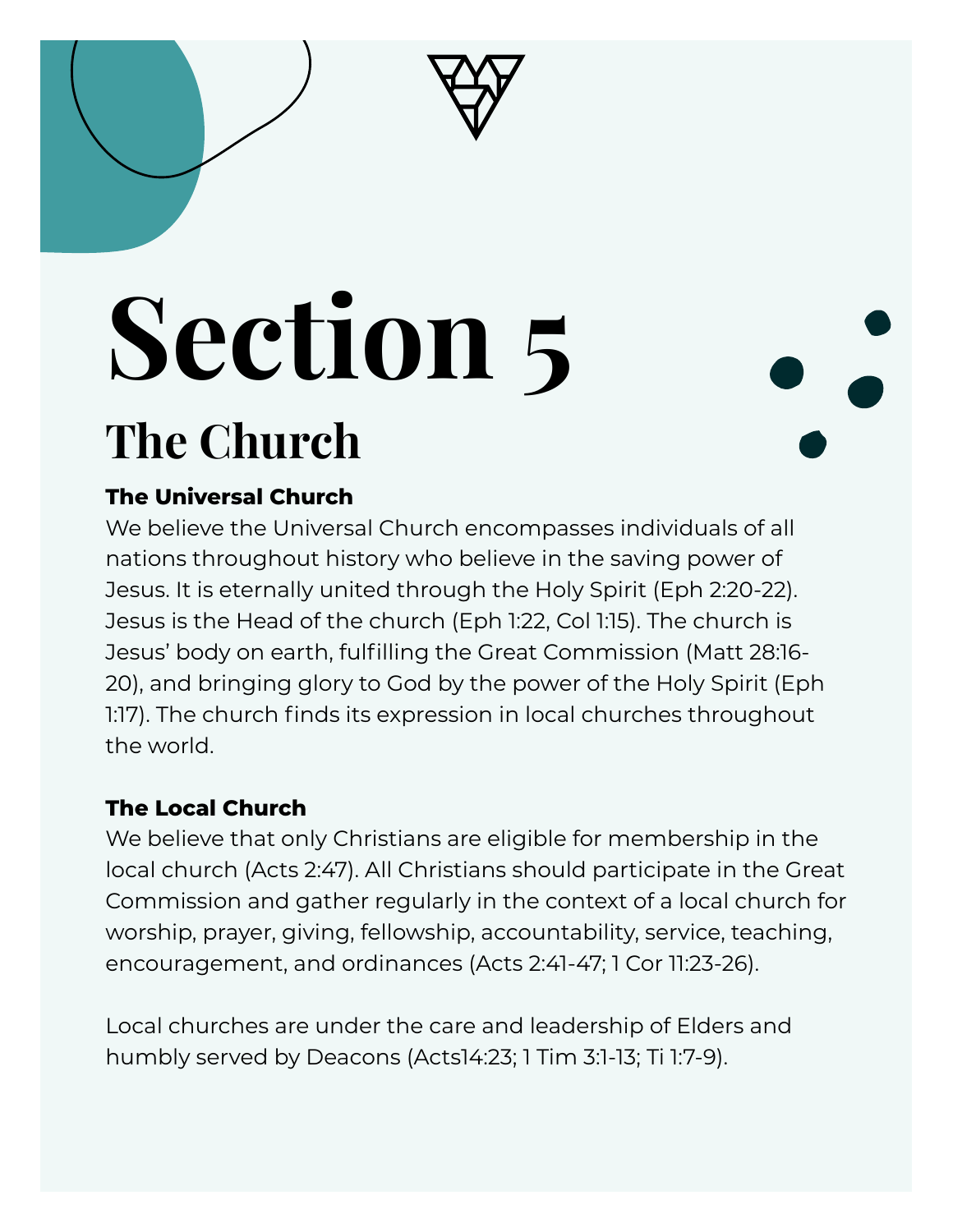#### **Church Ordinances**

We believe the local church practices two ordinances, which are physical representations of the Gospel: water baptism and communion (Acts 10:47-48; 1 Cor 11:23). Although these should be practiced by all Christians, they are not necessary for salvation (Rm 10:9-10, 17; Eph 2:8-9; Ti 3:4-5).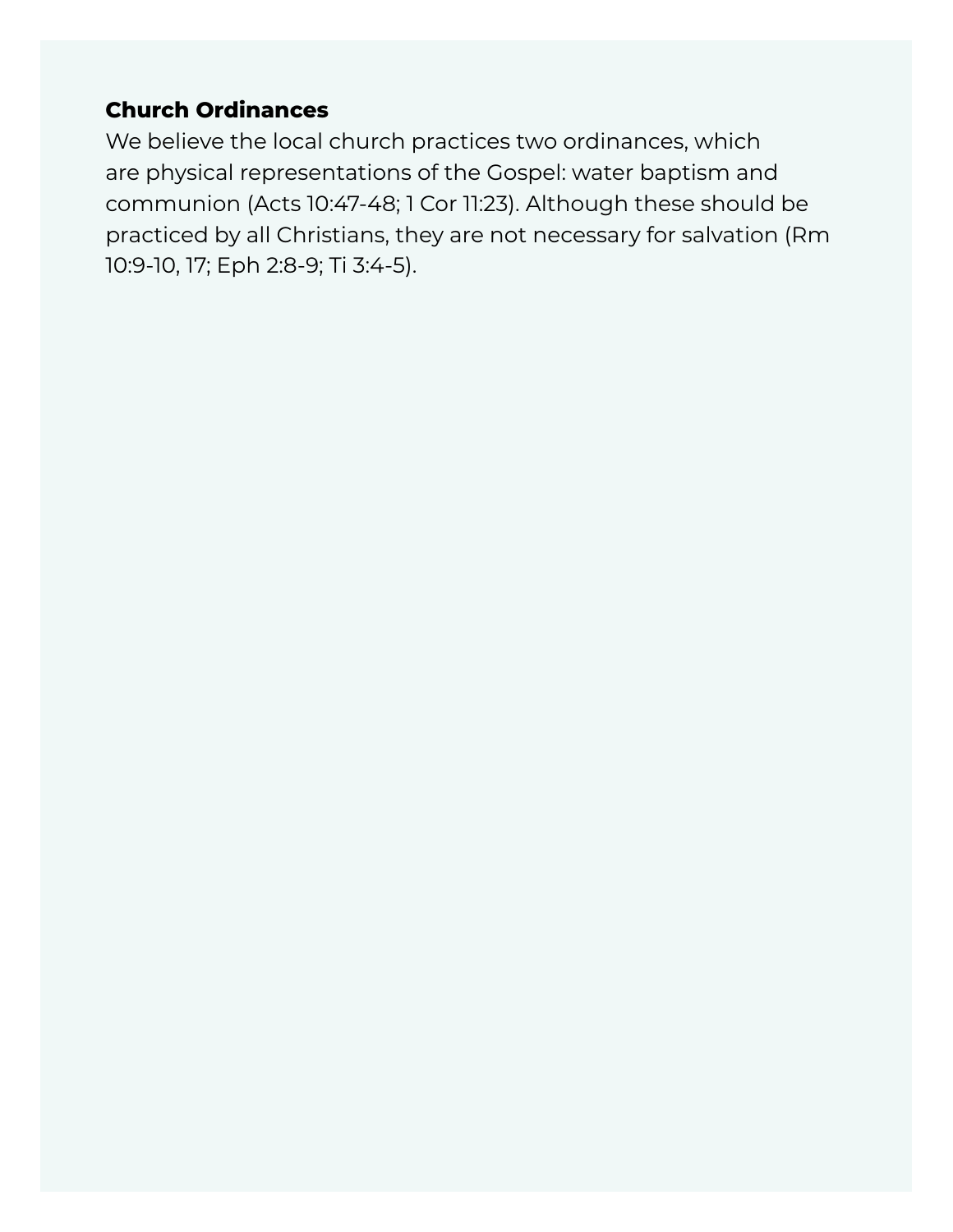# **Section 6**

### **End Times**

#### **The Second Coming of Jesus Christ**

We believe that Jesus Christ will soon return personally, bodily, and visibly — in power and glory — to complete the work of God in salvation and judgment. The timing of the second coming of Christ is known only to God, and therefore demands that we live with eager anticipation and gospel proclamation. (Zech 14; Acts 1:11; 1 Cor 15:51-52; 1 Thess 4:16-18; Ti 2:13-14; Mt 24).

#### **The Resurrection and Judgment of the Dead**

We believe that all the dead will be raised with immortal bodies. Each person who has trusted in the gospel of Jesus Christ will be physically raised to everlasting and joyful life with God. Those who reject the gospel of Jesus Christ will be physically raised to everlasting, conscious punishment for their sins under the wrath of God in Hell. (Lk 16:19-31; 1 Cor 15; Rev 20:6; Jn 5:28, 29; Is 66:24).

#### **The New Heavens and Earth**

We believe that all who are raised to eternal life will reign with Jesus in righteousness, peace, love, and joy in the renewed creation. Sin and all its effects will be eradicated from God's people once and for all (Mt 25:31-46; Rev 20:6).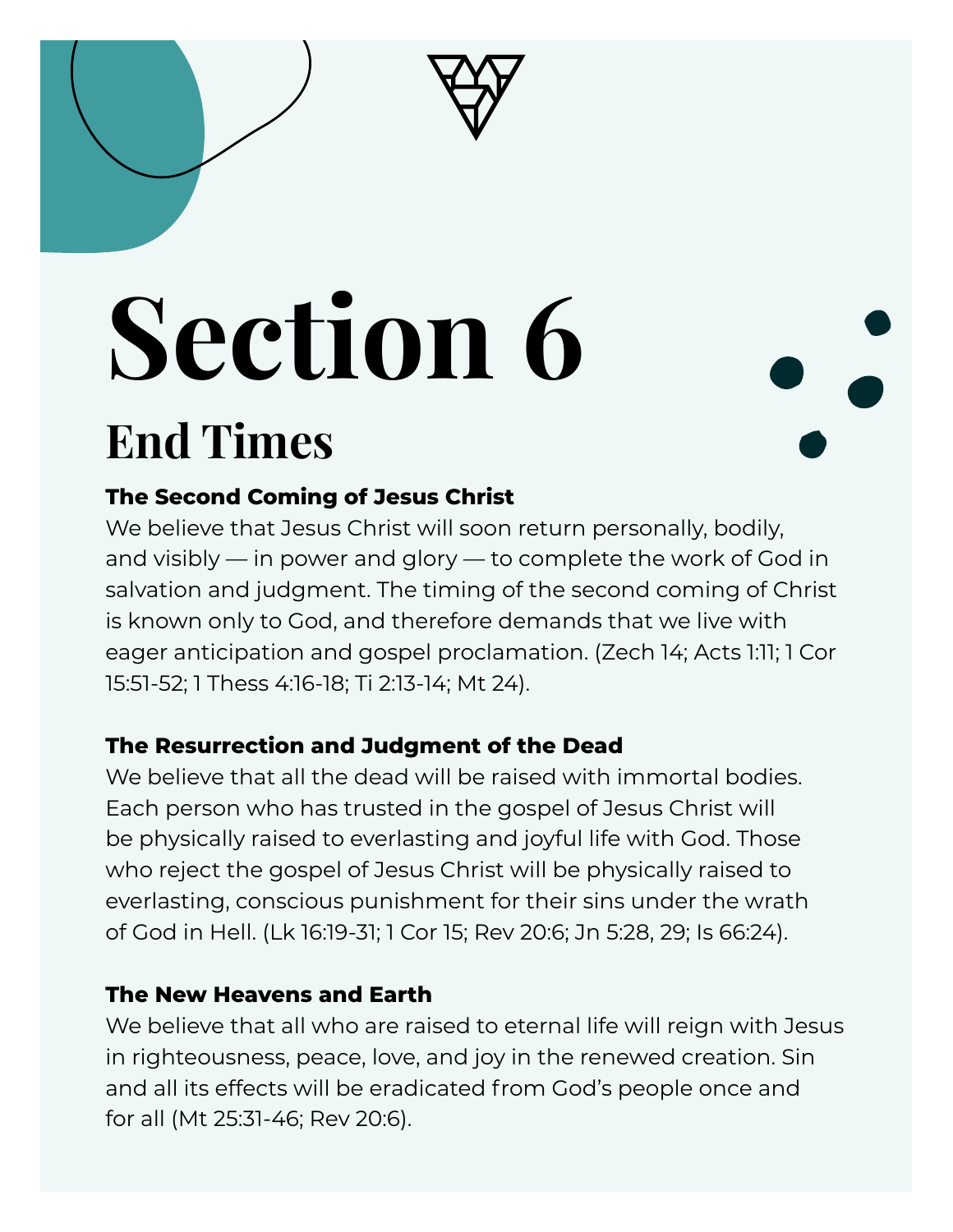## **Section 7 Sancity, The Image of God and Relationships**

#### **Relationships**

We believe God has established healthy human relationships as a means by which He continually images Himself upon the earth. Each relationship bears a significant mark of the Maker and must be honored and protected by His Church. (Gen 1:27).

#### **The Sanctity of Life**

We believe life begins at conception and all life is to be intentionally protected. Murder, abortion, suicide, assisted suicide, and euthanasia violate biblical principles and are not to be practiced or supported. (Ps 22:10-11; Ps 139:13-16; Jer 1:5; Job 14:5; Job 31:15).

#### **The Sanctity of Gender**

We believe God designed each sex, male and female, with intentionality. We believe that Christians are to follow gender expressions that align with their own genetic sex at birth and cultural norms that do not contradict Scriptural principles. (Gen 1:27; 5:2; 6:19; Mt 19:4).